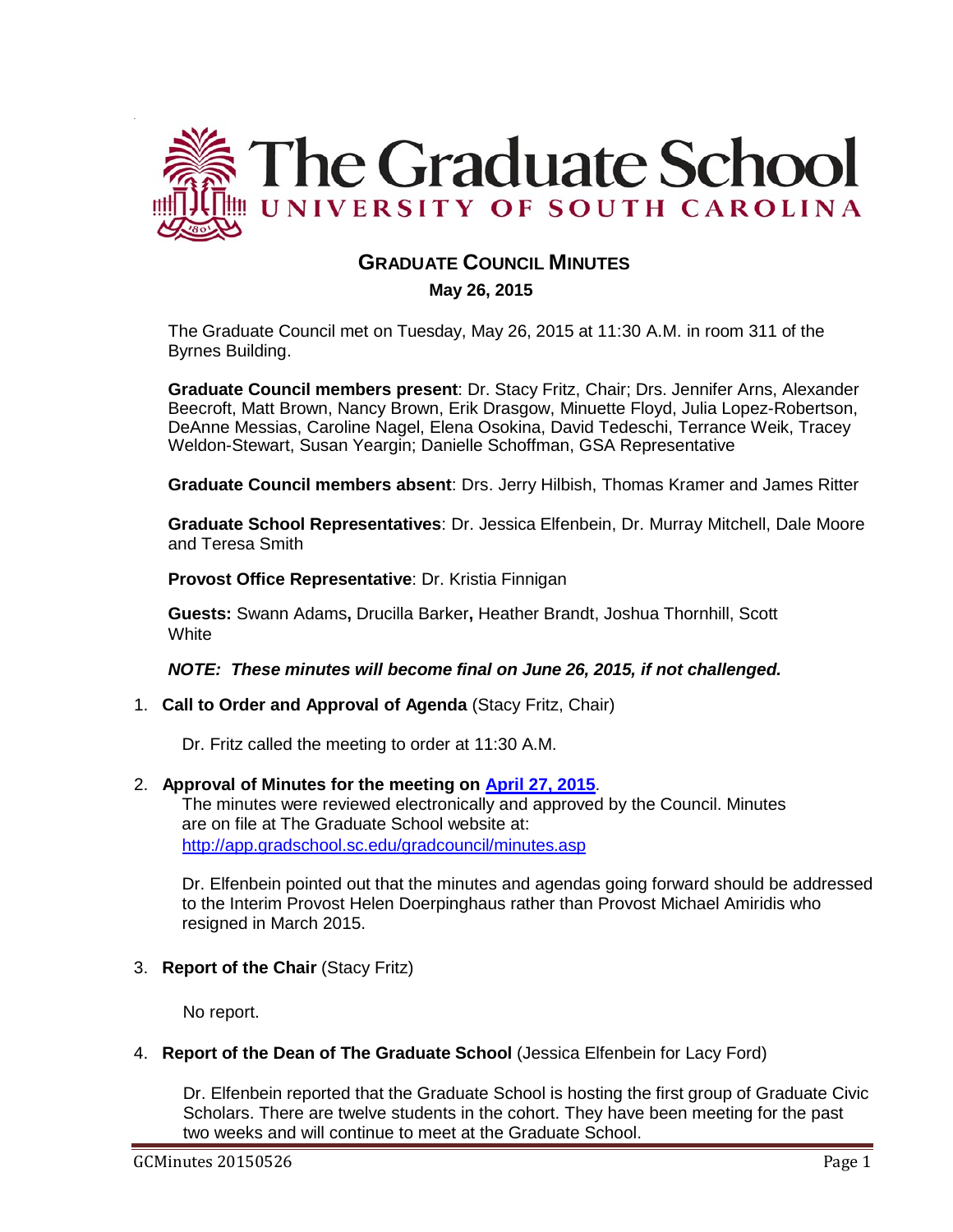### 5. **Report of the Associate Dean / Secretary of the Graduate Council** (Murray Mitchell)

Dr. Mitchell recognized new Graduate Council members and asked for introductions. Present were Dr. Swann Adams from the College of Nursing, Dr. Drucilla Barker from the Department of Anthropology, Dr. Heather Brandt from the Department of Health Promotion, Education and Behavior and Dr. Scott White from the Department of Earth and Ocean Sciences. Dr. Mitchell mentioned that Drs. Dirk den Ouden from the Department of Communication Sciences and Disorders and Lorne Hofseth from the College of Pharmacy will also be joining Graduate Council. Brittany Walter will be returning as the Graduate Student Association representative.

Dr. Mitchell stated that there were six Graduate Council openings and six candidates nominated, thus eliminating the need of a formal balloting process. However, a Council vote is needed to endorse the new candidates.

Dr. Fritz asked the Council for a vote, and the new members were unanimously approved.

### 6. **Report of the Graduate Student Association Representative** (Danielle Schoffman)

Danielle Schoffman mentioned that the May [GSA Newsletter](ttp://gradschool.sc.edu/facstaff/gradcouncil/2014/GSA%20Newsletter%20w%20annual%20report%20) includes the Association's 2014-2015 Annual Report. The report gives detailed information regarding the growth and progress the GSA has made in areas important to graduate students. The organization experienced more visibility and recognition this year as more students joined and participated in GSA activities and events. Strides were made in educating graduate students on options for health insurance and the impact of the Affordable Care Act. The organization enhanced its relationship with the Graduate School and now has meeting space available when needed. The GSA was recognized by President Pastides, and for the first time ever, a GSA representative had an opportunity to meet with the Board of Trustees. The organization is collaborating with Dr. Deborah Beck, Director of Student Health Services, to discuss enhanced student health services going forward. A professional development series was initiated to include financial development, and the GSA can now put forth proposals to use student activity funds left over from previous academic years.

The GSA will continue to partner with the Graduate School to bring recognition to and fill gaps where graduate students have not been well represented or well serviced by departments in the past. The Association is pleased with the progress made this year. Danielle mentioned that three of the incoming Graduate Council members are former GSA members. She stated that they will be strong assets to Graduate Council in the new academic year. Danielle thanked Graduate Council for the opportunity to serve and stated that she has enjoyed her service as the GSA representative.

### 7. **Report of the Academic Policy and Practices Committee** (Julia Lopez-Robertson)

No Report.

### 8. **Report of the Committee on 500/600 Level Courses, Distance Education and Special Courses** (Murray Mitchell)

A listing of 500/600 Level and Distance Education Courses was presented to Council for informational purposes only.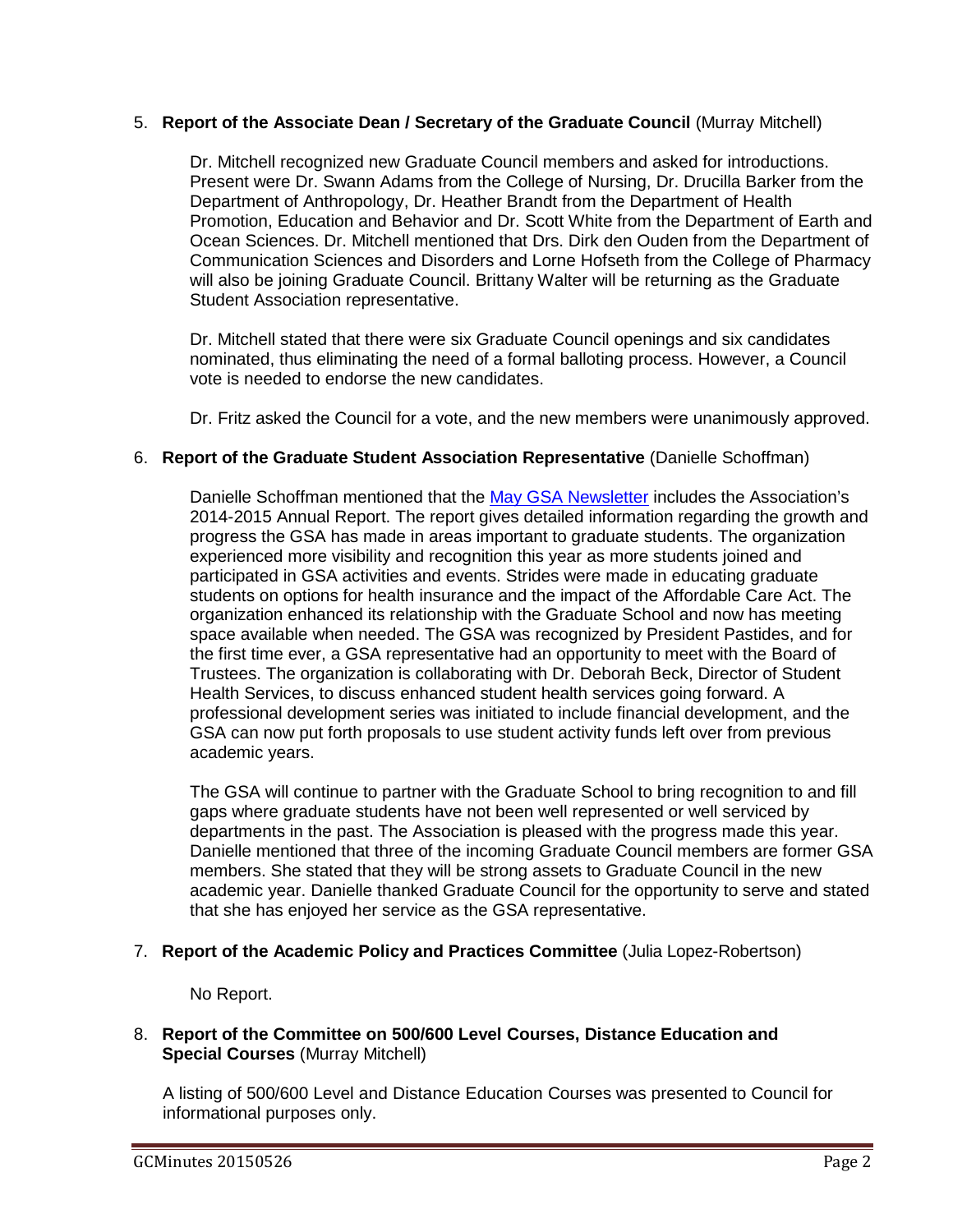### **500/600 Level Courses**

**[AFAM 515 / WGST 515 Race, Gender, and Graphic Novels](http://gradschool.sc.edu/facstaff/gradcouncil/2014/AFAM%20515-WGST%20515%20crosslist%20syllabus.pdf)** (Crosslisted courses) This course is a scholarly study of comics that focuses on representations of race and gender with a special emphasis on the experiences of African Americans. Drawing on a wide range of source material from early newspaper comic strips to contemporary graphic novels as well as critical analysis in the field of comics studies, we will explore: 1) the role that comic books have played historically in supporting and challenging narratives of racism and sexism; 2) how comics use race to question the meaning and significance of heroism and other virtues in society; and 3) the ways in which the visual elements of the medium provide fresh, creative perspectives on racial and gendered cultural representation.

### **[EXSC 585 Women's Health and Physical Activity](http://gradschool.sc.edu/facstaff/gradcouncil/2014/Syllabus%20Women)**

The goal of this course is to increase students' understanding of the sex differences in diseases, physiological function of sex hormones, hormonal changes in a woman's life, specific women's health issues, and role of physical activity and exercise in prevention and treatment of conditions and diseases specific to women or related to sex hormones. The course will begin with relevant physiology and expand into clinical research. [Effective: Summer 2015]

### **[HPEB 511 Health Problems in a Changing Society](http://gradschool.sc.edu/facstaff/gradcouncil/2014/HPEB%20511.pdf)**

Current and emerging health problems in society focusing on the causes, effects, and prevention.

[Effective: Summer 2015]

### **[MSCI / GEOL 509 MATLAB-based Data Analysis in Ocean Sciences](http://gradschool.sc.edu/facstaff/gradcouncil/2014/MSCI%20509%20syllabus-a.pdf)** (Crosslisted courses)

MATLAB-based course in processing, analysis, and visualization of large oceanographic data sets. Includes scalar and vector time series measured at fixed locations as well as shipboard surveys of oceanographic characteristics varying both in 3-D and in time. [Prerequisite: MATH 141 or consent of instructor] [Effective: Fall 2016]

### **[GEOL 548 Environmental Geophysics](http://gradschool.sc.edu/facstaff/gradcouncil/2014/GEOL%20548%20revised%20syllabus.pdf)**

Practical geophysical techniques for exploring the shallow subsurface. Seismic, resistivity, well log, gravity, magnetic methods. Includes lectures and field exercises to collect and analyze data. [Effective: Fall 2016]

### **Distance Education Delivery**

### **[JOUR 790 The Mass Media and American Politics](http://gradschool.sc.edu/facstaff/gradcouncil/2014/JOUR%20790%20DED_Redacted.pdf)** (3)

This course examines the role of mass communication in political systems. Because of the board nature of this topic, readings and class discussion will be interdisciplinary, drawing on theories and research in political science, sociology, social psychology, and communications science.

[Effective: Summer 2015]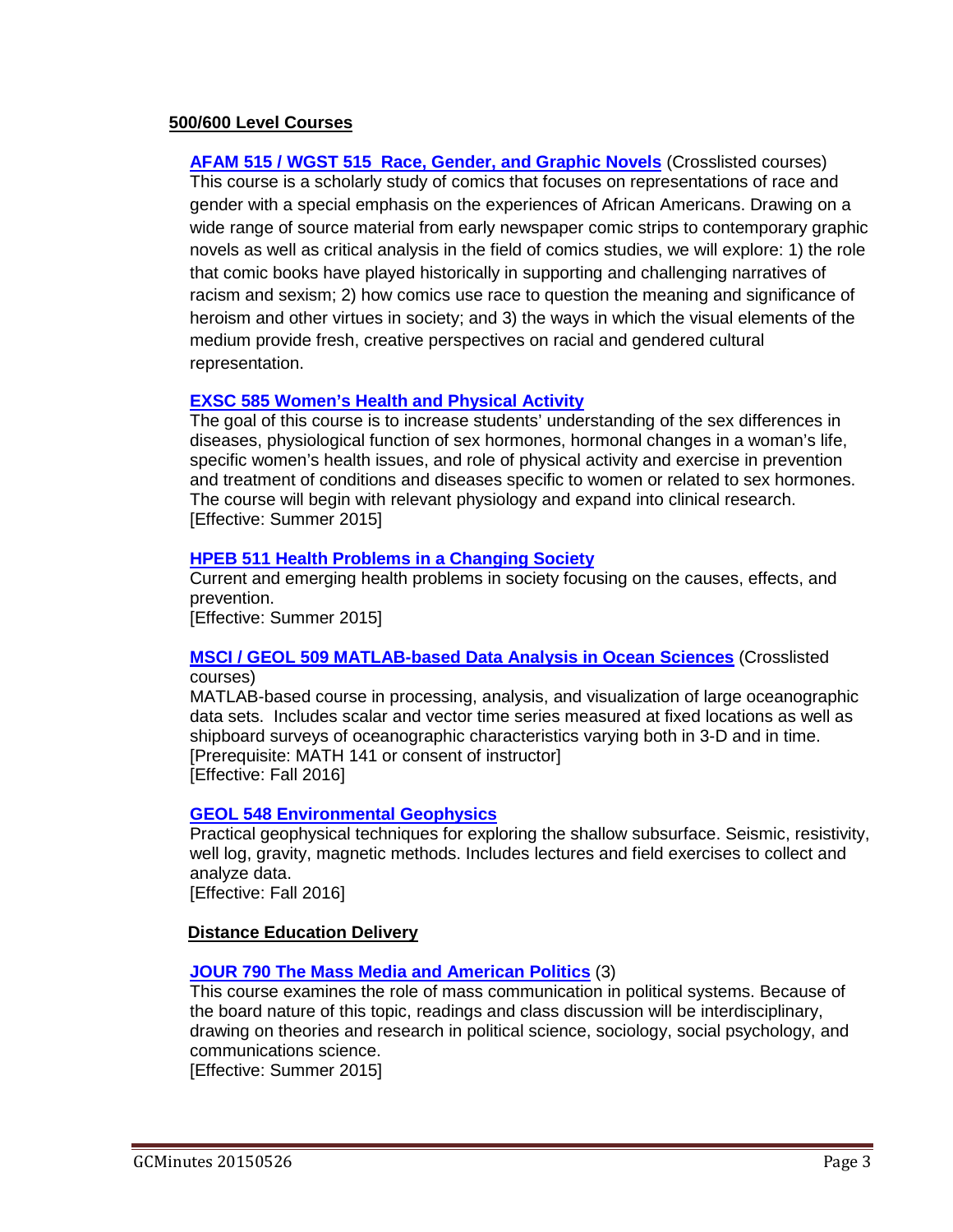# 9. **Associate Graduate Faculty Nominations** (Murray Mitchell)

Name: None Program: Term:

### 10. **Fellowships and Scholarships Committee** (Caroline Nagel)

Dr. Nagel reported that three students have been awarded Southern Regional Education Board (SREB) Dissertation and Doctoral Fellowships and there are 23 incoming Presidential Fellows. Dr. Elfenbein commented that this is the second largest group of Presidential Fellows in the history of the program.

### 11. **Report of Science, Math, and Related Professional Programs Committee** (DeAnne Messias)

*Public Health* **APPROVED** Special Topics Course **[PUBH 791 Health in the Context of Development: Policy and Practice](http://gradschool.sc.edu/facstaff/gradcouncil/2014/HSPM%20791%20Spec%20Top_Redacted.pdf)** (3) Designed to prepare students to become more innovative and knowledgeable public health professionals and policy-makers through the study of public health and development in developing countries, combined with a contextual study abroad experience.

[Effective: Fall 2015]

*Engineering and Computing* **APPROVED** Course Change Proposal **[ENCP 703 Gateway to Technology for Teachers](http://gradschool.sc.edu/facstaff/gradcouncil/2014/ENCP%20703%20CCP_Redacted.pdf)** (3) Change course number, prerequisites, course description and delivery method to distance education. **Current:** ENCP 703 Gateway to Technology for Teachers (3) This course addresses the development of knowledge, skills, and understanding of modern technology. For teachers and graduate students in teacher education programs. Prerequisites: College algebra with trigonometry Note: Restricted to non-engineering majors only. **Proposed:** ENCP 603 Gateway to Technology for Teachers (3) Addresses the development of knowledge, skills, and understanding of modern technology. For pre-service and in-service teachers. Prerequisites: Math 112 or MATH 115 Note: Excluded – College of Engineering and Computing majors. [Effective: Fall 2016]

**Course Change Proposal** *APPROVED* **[ENCP 705 Principles of Engineering for Teachers](http://gradschool.sc.edu/facstaff/gradcouncil/2014/ENCP%20705%20CCP_Redacted.pdf)** (3) Change course number, course description, and delivery method to distance education. This course is one of the foundation courses in the Project Least the way high school engineering program. Principles of Engineering (POE) is a survey course of engineering that applies and concurrently develops secondary level knowledge and skills in

mathematics, science, and technology.

**Current:** ENCP 705 Principles of Engineering for Teachers (3)

An Introduction to technological processes employed in engineering technology for K-12 teachers. For teachers and graduate students in teacher education programs.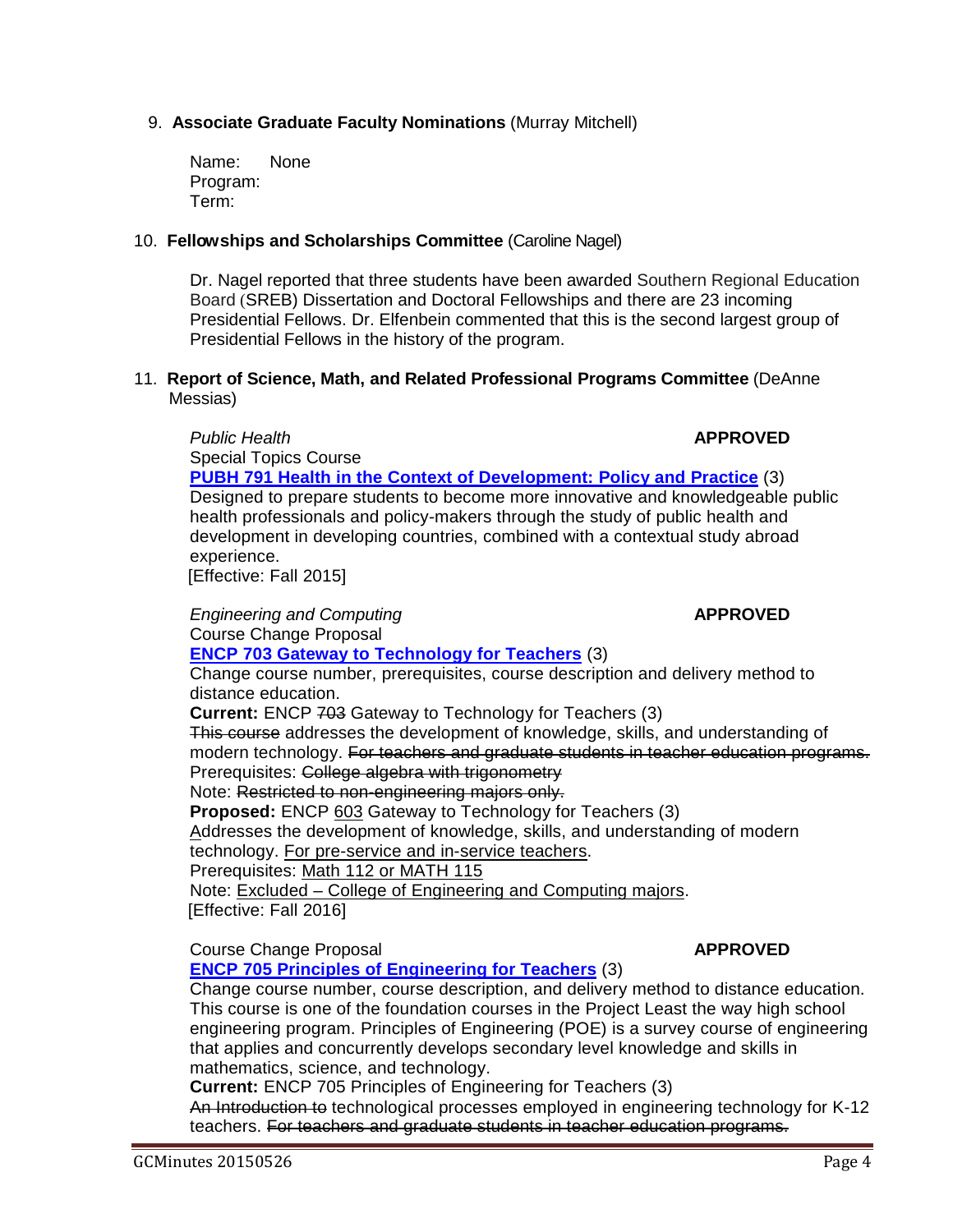Note: Restricted to non-engineering majors only. **Proposed:** ENCP 605 Principles of Engineering for Teachers (3) Introduces technological processes employed in engineering and engineering technology for K-12 teachers. For pre-service and in-service teachers. Note: Excluded – College of Engineering and Computing majors. [Prerequisite: MATH 112 or MATH 115] [Effective: Fall 2016]

### **Electronic Submissions**

*School of Medicine* **PENDING (Re: BMSC 748 & 750 below)** Masters of Science in Physician Assistant Studies (89) The Masters Degree Program for Physicians Assistants is a 27-month study (7 semesters) with 89 total credit hours (5 credit hours of electives in the final semester). PA students are full-time and this is an intense program, not unlike other PA programs

throughout the nation in the number of credit hours or length of the program. [Effective: Fall 2016]

BMSC 740: Human Anatomy for Health Sciences (6) **APPROVED** Instruction in normal human anatomy and embryology, as well as pathological variations during disease states, to include advanced anatomical imaging techniques such as radiography and ultrasonography. [Effective: Fall 2016]

BMSC 741 Pathophysiology for Health Sciences (6) **APPROVED** Pathophysiologic mechanisms that underlie common diseases related to different organ systems. [Effective: Fall 2016]

BMSC 742 Seminar for Physician Assistants (1) **APPROVED** Group exercises for enhancing verbal, written and oral presentation skills. [Effective: Fall 2016]

BMSC 743 Clinical Immersion for PAs (2) **APPROVED** Introduction to the clinical setting to include HIPAA training, shadowing clinicians, and basic life support training. [Effective: Fall 2016]

BMSC 744 Interprofessional Seminar for Health Professionals (1) **APPROVED** Formal and informal codes of interprofessional conduct of the health science disciplines. Group discussion of implications for interprofessional research, clinical practice, and administration. [Effective: Fall 2016]

BMSC 745 Clinical Medicine-Medical Interviewing (2) **APPROVED** Instruction in medical interviewing, medical documentation, patient assessment, and patient management. [Effective: Fall 2016]

BMSC 746 Clinical Medicine-Physical Diagnosis (2) **APPROVED** Instruction in developing the techniques necessary to begin the evaluation of patients by ascertaining symptoms and evaluating physical signs of disease. [Effective: Fall 2016]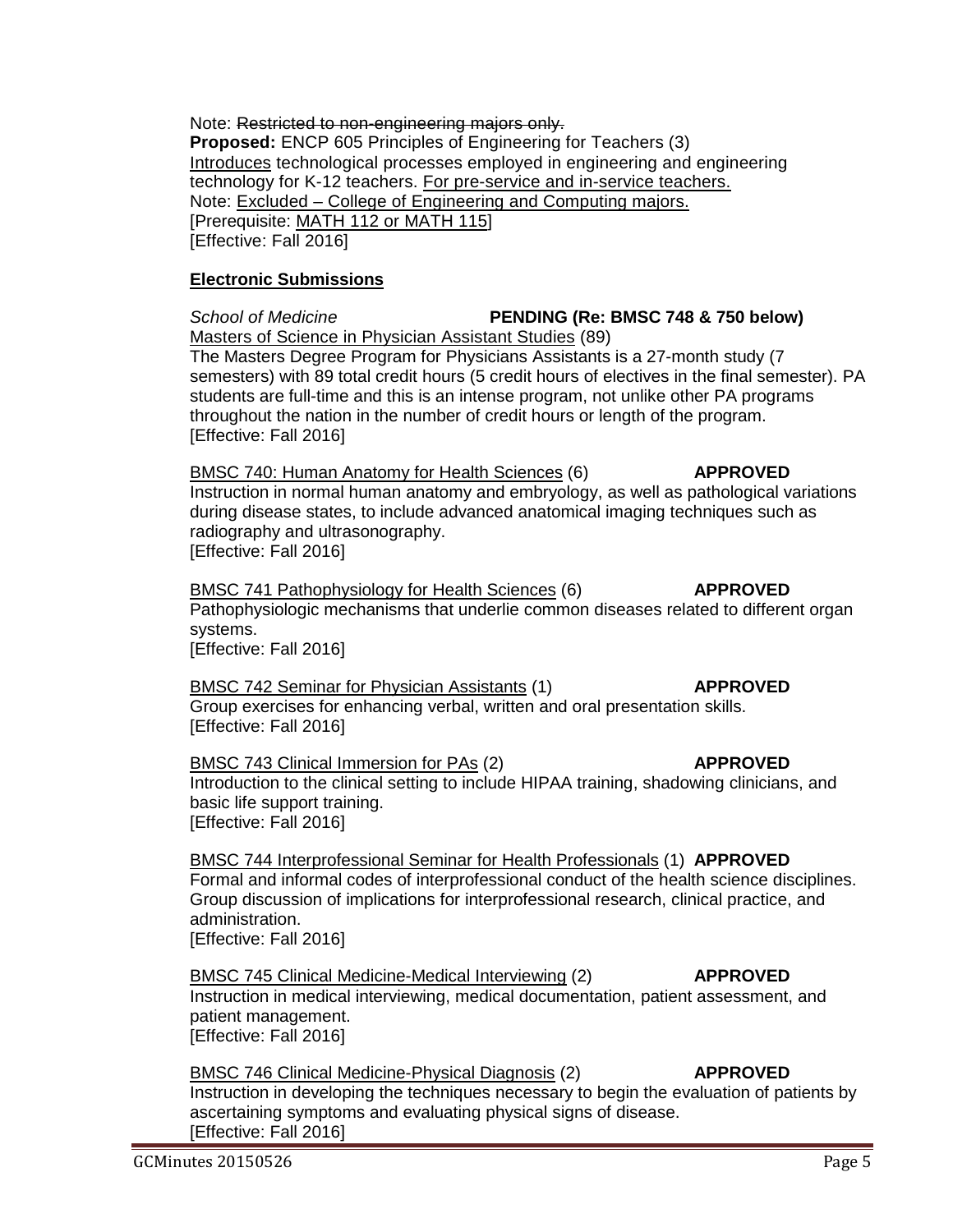BMSC 747 Clinical Medicine-Clinical Diagnosis (2) **APPROVED**

Instruction in applying results of medical history, physical diagnosis, laboratory tests, and literature investigations to differential diagnosis and designing effective patient treatment strategies.

[Effective: Fall 2016]

BMSC 748 Physician Assistant Practicum (5 or 10) **RETURNED TO DEPARTMENT** Supervised clinical practicum for physician assistants in Pediatrics, Family Medicine, Psychiatry, OB/GYN, Surgery, and Internal Medicine or elective rotations in Radiology, Emergency Medicine, Neurosurgery, or Orthopedics.

ELECTIVES: up to 10 hours of electives in the final semester.

Physician Assistant Practicum BMSC 748 – 5 hours of practicum per elective clinical rotation in specialties such as: Radiology, Emergency Medicine, Neurosurgery, or Orthopedics.

[Effective: Fall 2016]

BMSC 749 Clinical Medicine-Across the Lifespan (2) **APPROVED**

Instruction in clinical skills and knowledge required in primary care practices, including patients of all ages. [Effective: Fall 2016]

BMSC 750 Population Health and Health Policy (3) **PENDING LTR OF CONCURRENCE** Instruction in patient-centered health care delivery systems to include patient safety, patient education, and preventive medicine with a focus on population health. [Effective: Fall 2016]

BMSC 751 Behavioral Health (2) **APPROVED** 

Instruction in clinical skills and knowledge to understand the presentation and mechanisms of mental health problems, emphasizing a psychopathology approach to the patient.

[Effective: Fall 2016]

BMSC 752 Medical Ethics (1) **APPROVED** Instruction related to medical ethics. [Effective: Fall 2016]

BMSC 753 Physician Assistant Professional Practice (1) **APPROVED** Instruction related to PA professional issues. [Effective: Fall 2016]

BMSC 754 Clinical Skills Lab (2) **APPROVED** 

Hands-on instruction related to using technology in clinical practice, to include training in ultrasonography and the simulation lab. [Effective: Fall 2016]

BMSC 755 Medical Genetics and Genomics (2) **APPROVED** Instruction in fundamental genetics and the role of human genetic factors in clinical medicine. [Effective: Fall 2016]

BMSC 756 Advancing Medical Practice through Research (3) **APPROVED** Instruction in critical thinking skills and research methods to prepare students to search,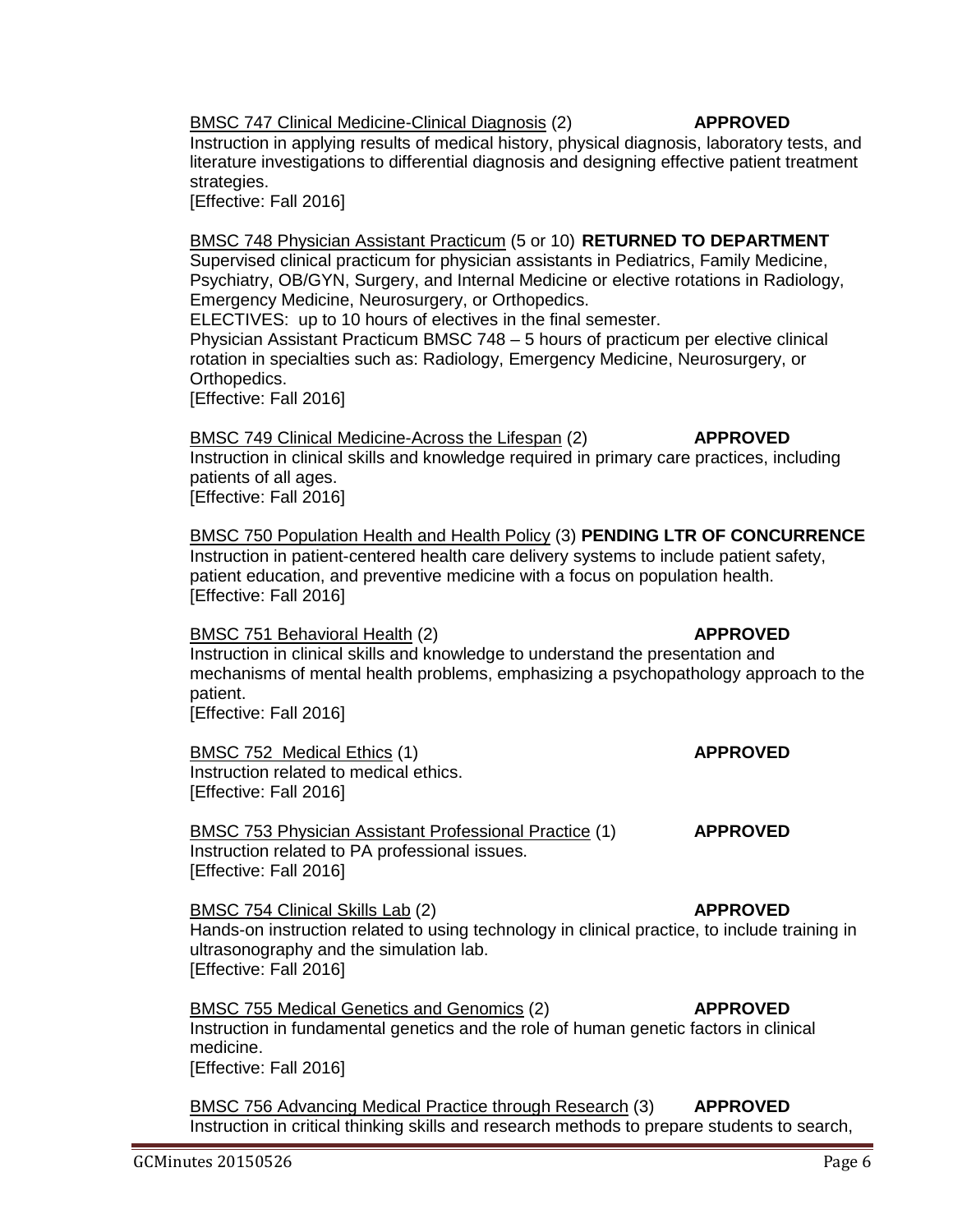Science teaches the MIB program at the USC campus.

Master of International Business

**Proposed addition:** Graduate Dual Degree Programs Master of International Business

• International Business/Shanghai Jiao Tong University Master of International Business, MIB/MIB

[Effective: Fall 2015]

*Hospitality Retail and Sports Management* New Course Proposal **APPROVED [RETL 740 Omni-Channel Workforce Management](http://gradschool.sc.edu/facstaff/gradcouncil/2014/RETL%20740%20NCP-DED1.pdf)** (3) Advanced examination of workforce management for Omni-channel retailers. [Effective: Fall 2015]

New Course Proposal/Distance Education Delivery **APPROVED [RETL J700 Advanced Omni-Channel Retailing](http://gradschool.sc.edu/facstaff/gradcouncil/2014/RETL%20J700%20NCP%20DED.pdf)** (3) Advanced examination of Omni-channel retailing. [Effective: Spring 2016]

New Course Proposal/Distance Education Delivery **APPROVED [RETL J730 Retail Loss Prevention](http://gradschool.sc.edu/facstaff/gradcouncil/2014/RETL%20J730%20NCP%20DED.pdf)** (3)

The analysis of current retail loss prevention issues from the perspective of the business and customer. Meets the needs of individuals in retail organizations from entry level sales floor personnel to senior management. [Effective: Spring 2016]

# interpret and evaluate the medical literature and perform clinical research. [Effective: Fall 2016]

BMSC 780 Biomedical Research (1-2) **APPROVED** Research project conducted with mentor focused on advancing medical practice. [Effective: Fall 2016]

### 12. **Report of the Humanities, Social Sciences, Education, and Related Professional Programs Committee** (Matt Brown)

*The Graduate School* New Course Proposal **APPROVED [GRAD 721 Graduate Civic Scholars Seminar](http://gradschool.sc.edu/facstaff/gradcouncil/2014/Graduate%20Civic%20Scholars%20Seminar%204_Redacted.pdf) II** (0) Advanced principles, concepts, and approaches to community-engaged research and teaching, and civic scholarship. Restriction: Graduate students admitted to the Civic Scholars Program. [Prerequisite: Application and admission to the Graduate Civic Scholars Program: GRAD 720] [Effective: Fall 2015] *Darla Moore School of Business* Academic Program Actions/Bulletin Change **APPROVED Dual Degree Program - [USC Master of International Business and Shanghai Jiao](http://gradschool.sc.edu/facstaff/gradcouncil/2014/Dual%20degree%20Master%20of%20Intl%20Business-SJTU%20MIB%20APA_Redacted1.pdf)  [Tong University MIB](http://gradschool.sc.edu/facstaff/gradcouncil/2014/Dual%20degree%20Master%20of%20Intl%20Business-SJTU%20MIB%20APA_Redacted1.pdf)** (61 with 30 at USC) Dual Degree Program between USC and Shanghai Jiao Tong University. Political **Current:** Graduate Dual Degree Programs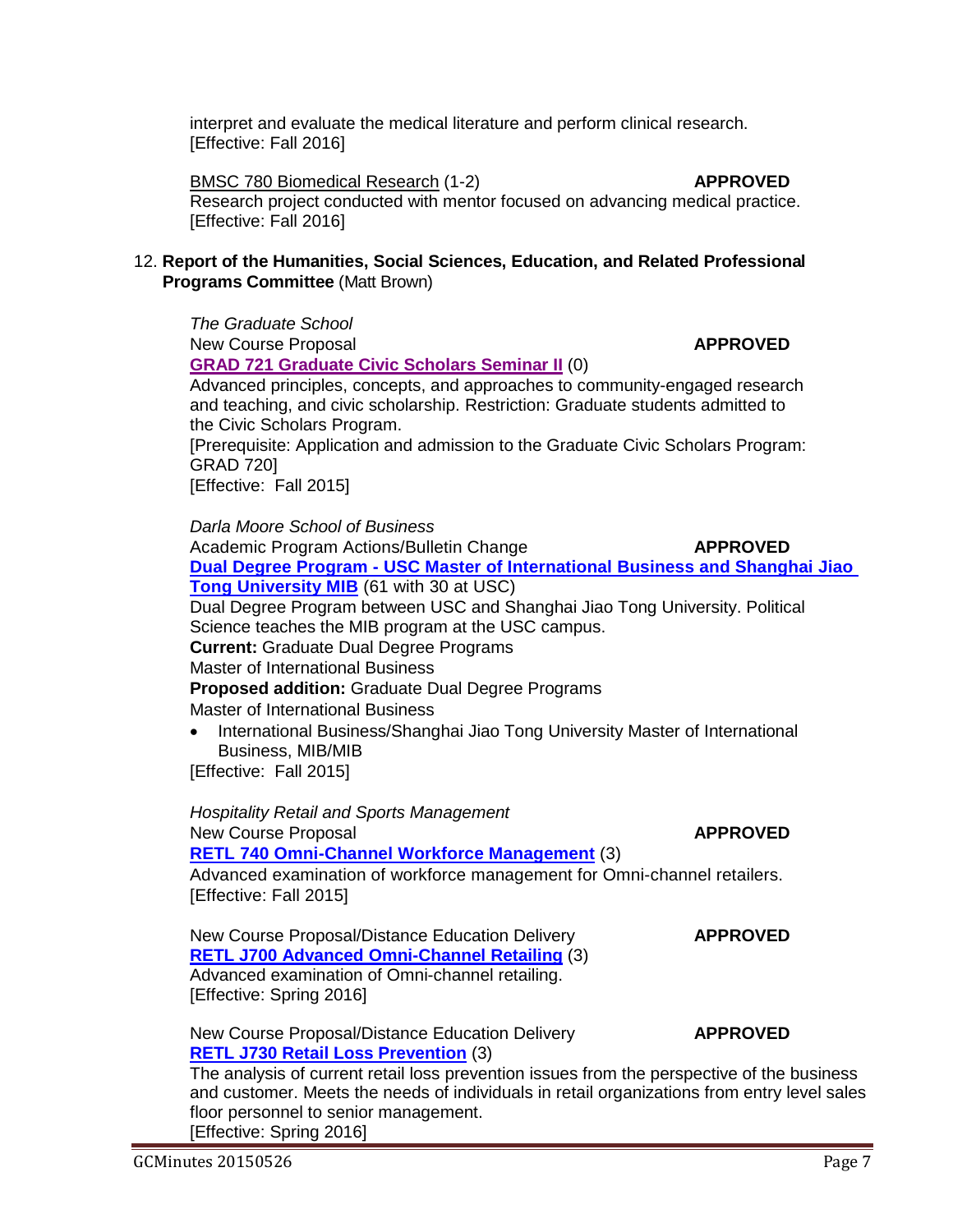• 9 hours of course work outside of elementary education are required.

# **Proposed:**

Electives:

Admission:

Admission:

1. To be considered for admission, all application materials must be on file in the USC Graduate School by the September 15 (for spring or summer admission) deadline.

Add EDRD 600 as a requirement I the Master of Arts in Teaching Program.

1. To be considered for admission, all application materials must be on file in the USC Graduate School by the September 15 (for spring or summer admission) deadline. Admission requirements can be viewed at[http://www.ed.sc.edu/SA/programs2/early\\_elementary.asp#2.](http://www.ed.sc.edu/SA/programs2/early_elementary.asp#2)

Teaching Area Courses:

*College of Education*

EDRD 600 - Foundations or Reading Instruction

**[Master of Arts in Teaching -](http://gradschool.sc.edu/facstaff/gradcouncil/2014/MAT%20Elementary%20ED%20APA_Redacted.pdf) Elementary Education** (51)

**Current:** Elementary Education, M.A.T. (2-6 Certifications)

Electives:

• 6 hours of course work outside of elementary education are required. [Effective: Fall 2016]

### *School of Music*

New Course Proposal **APPROVED** 

### **[MUSC 783 College Music Teaching](http://gradschool.sc.edu/facstaff/gradcouncil/2014/MUSC%20783%20NCP_Redacted.pdf)** (3)

Trends in higher education, responsibilities of college teachers, strategies for effective teaching, the academic job search, and tenure and promotion processes.

[Effective: Fall 2015]

### **Electronic Submissions**

*Department of Geography* New Course Proposal **APPROVED** GEOG 755 Remote Sensing Modeling and Analysis (3) Satellite-based information extraction; programming skills for digital image processing; self-developed modeling approaches; quantitative analysis of remote sensing data. [Prerequisites: GEOG 575 or equivalent] [Effective: Spring 2016]

*Darla Moore School of Business* **Course Change Proposal Course Course Change APPROVED** MGMT 786 Perspectives in Teaching Secretarial Skills (3) Deleting Course. No longer applicable for Graduate level students. [Effective: Fall 2016]

**Course Change Proposal Course Course Change Proposal APPROVED** MGMT 787 Perspectives in Teaching Bookkeeping/Accounting and Basic

Academic Program Actions/Bulletin Change **APPROVED**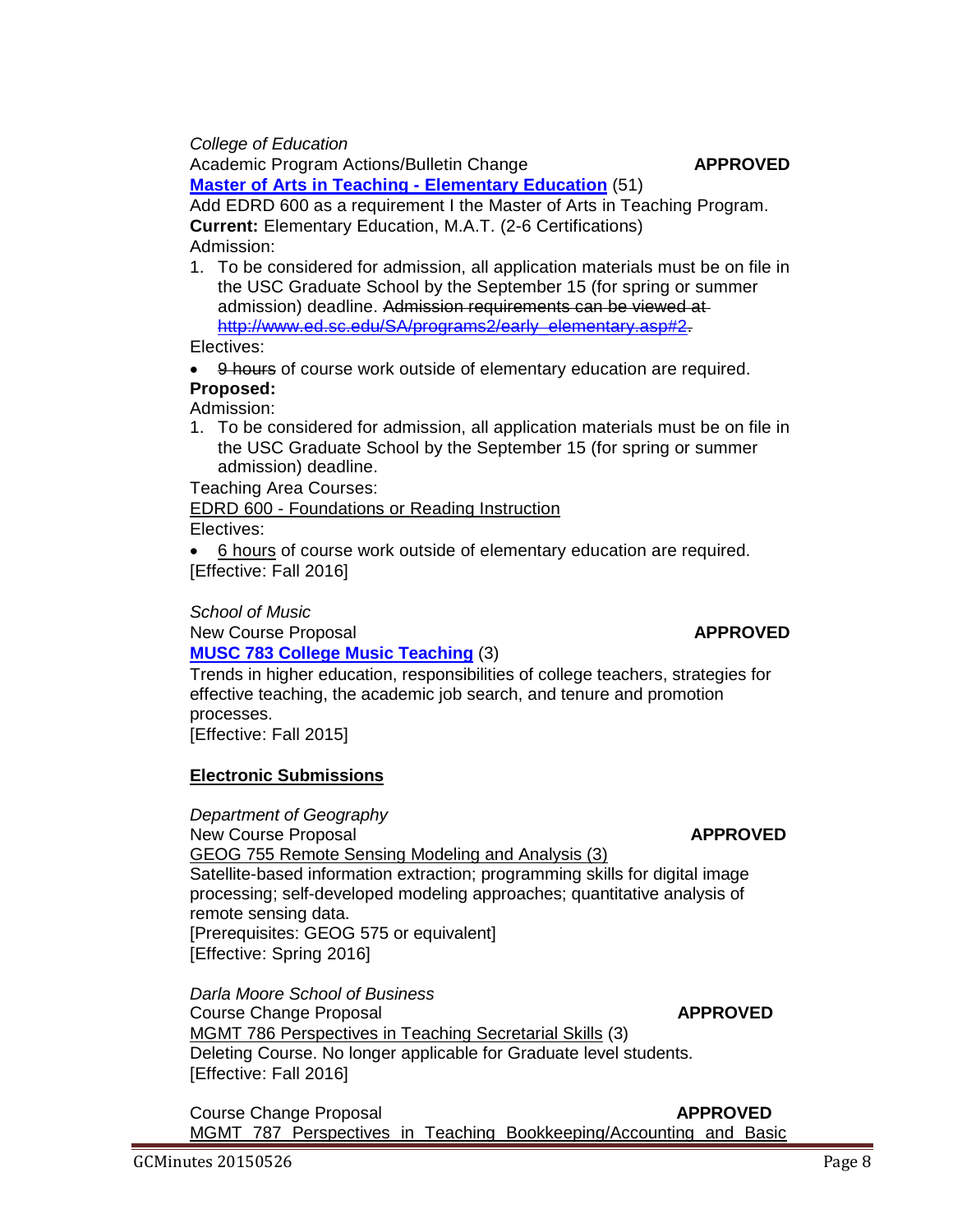Business (3) Deleting Course. No longer applicable for Graduate level students. [Effective: Fall 2016]

**Course Change Proposal Course Course Change Proposal APPROVED** MGMT 788 Contemporary Issues in Office Administration (3) Deleting Course. No longer applicable for Graduate level students. [Effective: Fall 2016]

**Course Change Proposal Course 2018** MGMT 789 [Organization and Administration of Secretarial Internship](http://bulletin.sc.edu/preview_course_nopop.php?catoid=35&coid=75529)  [Programs](http://bulletin.sc.edu/preview_course_nopop.php?catoid=35&coid=75529) (3) Deleting Course. No longer applicable for Graduate level students. [Effective: Fall 2016]

### 13. **Report of the Grievances, Appeals and Petitions Committee** (Erik Drasgow)

No report

### 14. **Other Committee Reports**

No report

### 15**. Old Business**

Dr. Mitchell reminded Council members to notify faulty in their departments regarding the difference between Associate Graduate Faculty status versus Term Appointed Faculty. The Associate Graduate Faculty status grants faculty more rights than the Term Appointed status. Faculty should consider the Associate Graduate Faculty status because it grants the right to serve as Chair on theses and dissertation committees. It also grants the right to serve on Graduate Council. There have only been four faculty members approved since the program began, and it would be advantageous to get the word out in your departments about the benefits of Associate Graduate Faculty status.

Dr. Nagel asked Dr. Mitchell if he will be submitting a description of the new Associate Graduate Faculty program into the Graduate bulletin. Dr. Mitchell affirmed that he would. He stated that he will be meeting with Andy Graves in the Registrar's office next week to discuss the Associate Graduate Faculty description and other bulletin issues.

### 16. **New Business**

Dr. Elfenbein stated that a first time collaboration is forming between the Graduate School, the GSA & the CTE to create a professional development program for Graduate Students beginning in 2015-16. Once completed, it will be of great value to graduate students at the University.

The Graduate School is initiating a project for accurate data collection regarding graduate assistantships and the compensation they receive. Currently, the information received is anecdotal and compensation is so low that it exceeds the federal minimum wage by only \$1.32 per hour. This may be affecting your departments and colleges. Data collected will also include fellowships and scholarships and the criteria for receiving in-state tuition.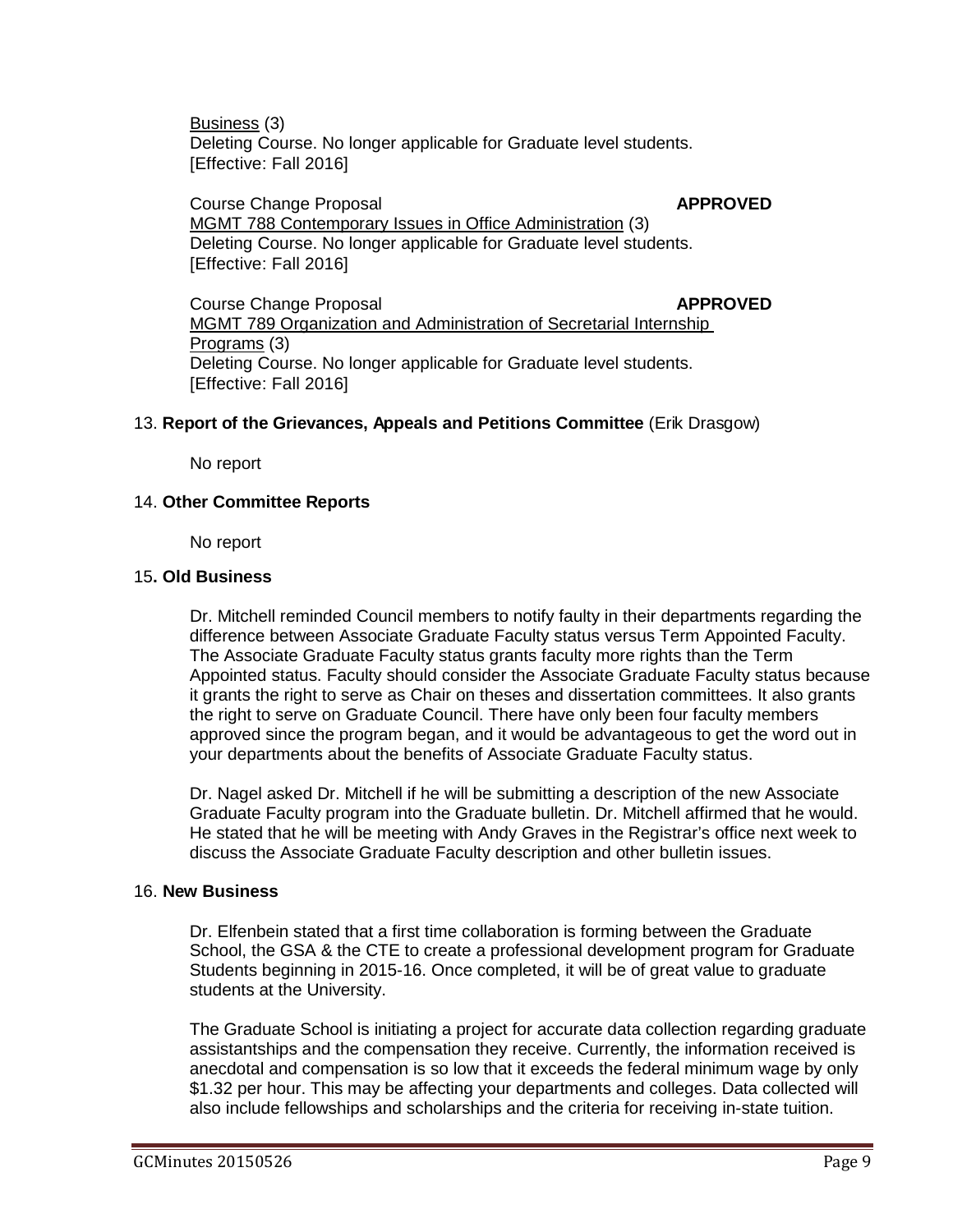Regarding Graduate Council memberships for 2015-16, Dr. Mitchell mentioned Dr. Matt Brown has been nominated to serve another year. This nomination requires approval of Graduate Council. Dr. Fritz asked for a vote, and Graduate Council unanimously approved an additional year of service from Dr. Matt Brown to extend his service to 2017.

Dr. Mitchell stated that a vote is also necessary for the new Chair and Vice Chair for 2015- 16. Dr. Julia Lopez-Robertson was nominated for Chair, and Dr. Matt Brown for Vice Chair. Dr. Mitchell asked for any other nominations. After a break for lunch, Graduate Council reconvened to vote for Chair and Vice Chair for 2015-16.

Danielle Schoffman asked Dr. Mitchell for clarification regarding how Dr. Matt Brown's additional year of service might affect the timing of service for future Chairs and Vice Chairs if he were approved for the Vice Chair position. Dr. Mitchell responded that Mr. Matt Brown's current appointment actually ends in 2016, thus having no effect on time in service.

With no additional questions, nominations or opposition regarding the nominees, Dr. Fritz asked Graduate Council for a vote, and approval was granted for Dr. Julia Lopez-Robertson as Chair and Mr. Matt Brown as Vice Chair of Graduate Council for the 2015- 16 academic year.

Dr. Mitchell stated that new members are needed for 5 standing subcommittees: the Humanities, Social Sciences, Education and related Professional Programs, the Science, Math, Engineering, Health Sciences, and related Professional Programs, the Fellowships and Scholarships, the Policy and Practices, and the Grievances, Appeals and Petitions committees. If any faculty member has an interest to pursue Chair or committee membership, please contact Dr. Mitchell to express your interest. Dr. Messias stated that faculty outside of Graduate Council can serve as members of the subcommittees. Dr. Mitchell confirmed her statement and added that faculty can serve, but cannot Chair. He also added that subcommittees usually meet on the second Monday of each month while Graduate Council meets every fourth Monday.

### 17. **Good of the Order**

Dr. Fritz reminded all members and guests to sign the attendance form located outside the meeting room.

Dr. Mitchell thanked the Graduate Council members who completed service this year. Drs. Eric Drasgow, Minuette Floyd, Stacy Fritz, DeAnne Messias, Danielle Schoffman, Terrance Weik, and Tracey Weldon-Stewart were given University umbrellas as a token of appreciation for serving on Graduate Council.

Dr. Mitchell announced that the next Graduate Council Meeting will be on Monday, August 24, 2015 at 2:00 P. M. in the Byrnes building room 311.

### 18. **Adjournment**

The meeting adjourned at 1:46 P.M.